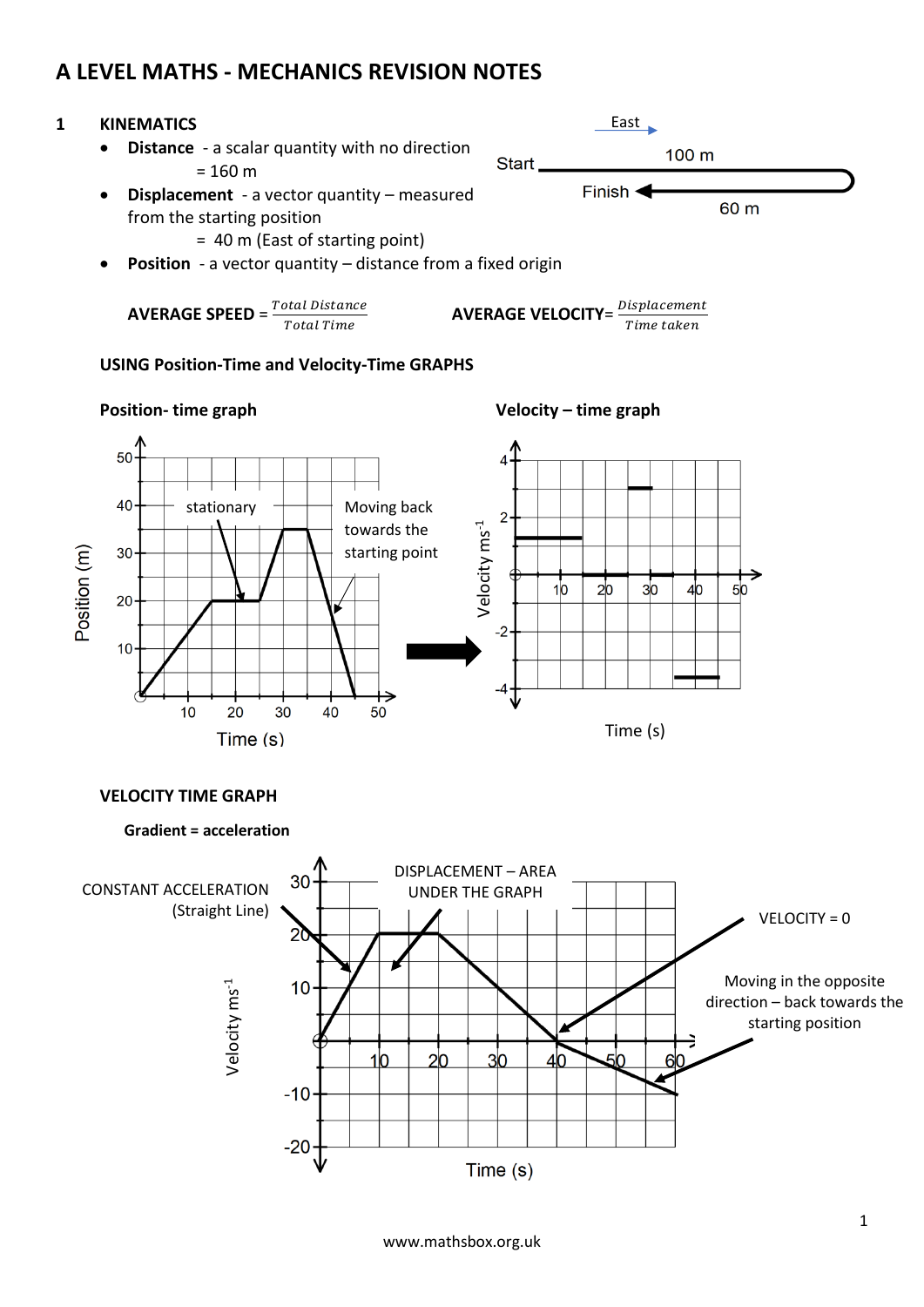#### **EQUATIONS FOR CONSTANT ACCELERATION** -

# s: displacement (m) u : initial velocity (ms<sup>-1</sup>) v : final velocity (ms<sup>-1</sup>) a : acceleration (ms<sup>-2</sup>)  $t = time(s)$  $v^2 = u^2 + 2as$  $v = u + at$  $s = \frac{1}{2}(u + v)t$   $s = ut + \frac{1}{2}at^2$  $s = vt -  $\frac{1}{2}at^2$$ velocity • Acceleration due to gravity is **9.8 ms-2** (unless given in the question) • Negative Acceleration means retardation/deceleration • You may need to show how the equations can be derived from the graph A car starts from rest and reaches a speed of 15 ms-1 after travelling 25m with constant acceleration. Assuming the acceleration remains constant, how much further will the car travel maximum height reached by the ball. the next 4 seconds?  $u = 12$  ms<sup>-1</sup>  $u = 0$  ms<sup>-1</sup>  $a = -9.8$  ms<sup>-2</sup>  $v = 15$  ms<sup>-1</sup> At maximum height  $v = 0$  $s = 25 m$  $v^2 = u^2 + 2as$

 $v^2 = u^2 + 2as$  15<sup>2</sup> = 2a × 25  $a = 4.5$  ms<sup>-2</sup>  $u = 15$  ms<sup>-1</sup>  $t = 4$  $a = 4.5$   $s = ut + ½ at<sup>2</sup>$  $s = 15 \times 4 + 1/2 \times 4.5 \times 16$  $= 96 m$ 

A ball is thrown vertically upwards with a speed of 12 ms<sup>-1</sup> from a height of 1.5 m. Calculate the

 $0 = 144 - 2 \times 9.8 \times s$  $s = 7.35 m$ 

Maximum height =  $1.5 + 7.35$  $= 8.85 m$ 

### **2 FORCES and ASSUMPTIONS**

#### **KEY FORCES**

- W : weight (mg = mass  $\times$  9.8)
- R : reaction (normal reaction at right angles to the point of contact)
- F : friction (acts in a direction opposite to that in which the object is moving or is on the point of moving)

T : Tension

### **ASSUMPTIONS**

- Objects are modelled as masses concentrated at a single point so no rotational forces.
- Strings are inextensible (inelastic) so any stretch can be disregarded
- Strings and rods are light (no mass) so weight can be disregarded
- Pulleys are smooth so no frictional force at the pully needs to be considered.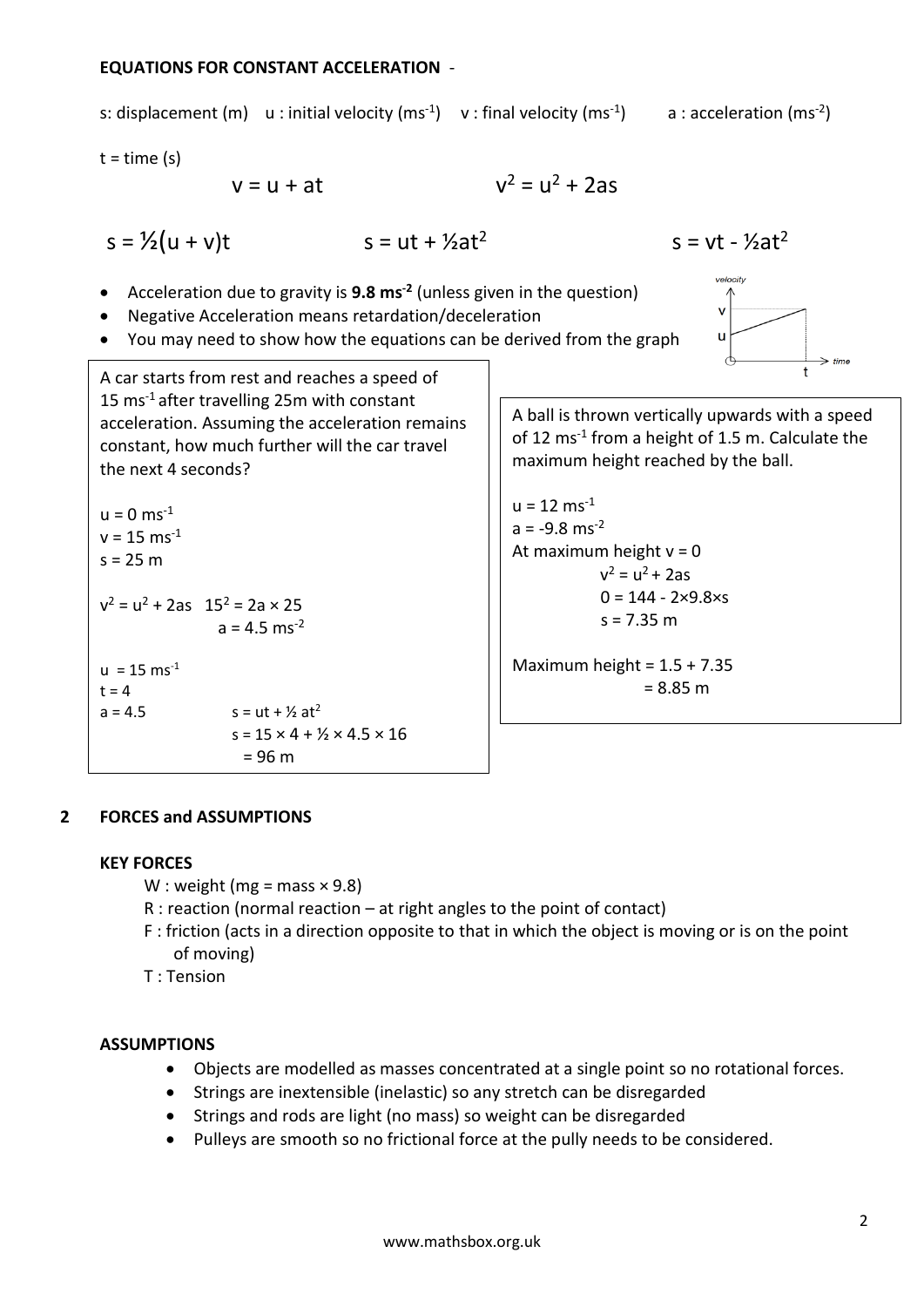

If the system is in **Equilibrium**, then resultant force = 0

Take care with objects on slope – always draw a diagram showing all the forces



### **COEFFICIENT OF FRICTION**

The maximum or limiting value of friction  $F_{\text{max}}$  is given by

**F**<sub>max</sub> =  $\mu$ **R** R is the normal reaction and  $\mu$  is the **coefficient of friction** 

If a force is acting on the object but the object remains at rest then  $F < \mu R$ When the object is moving the frictional force is constant (F<sub>max</sub>)

For questions looking at the minimum and maximum force needed to move a block on a rough slope look at the magnitude of force P

> When the block is on the verge of sliding down the slope Friction is 'acting up the slope'





When the block is on the verge of sliding up the slope Friction is 'acting down the slope'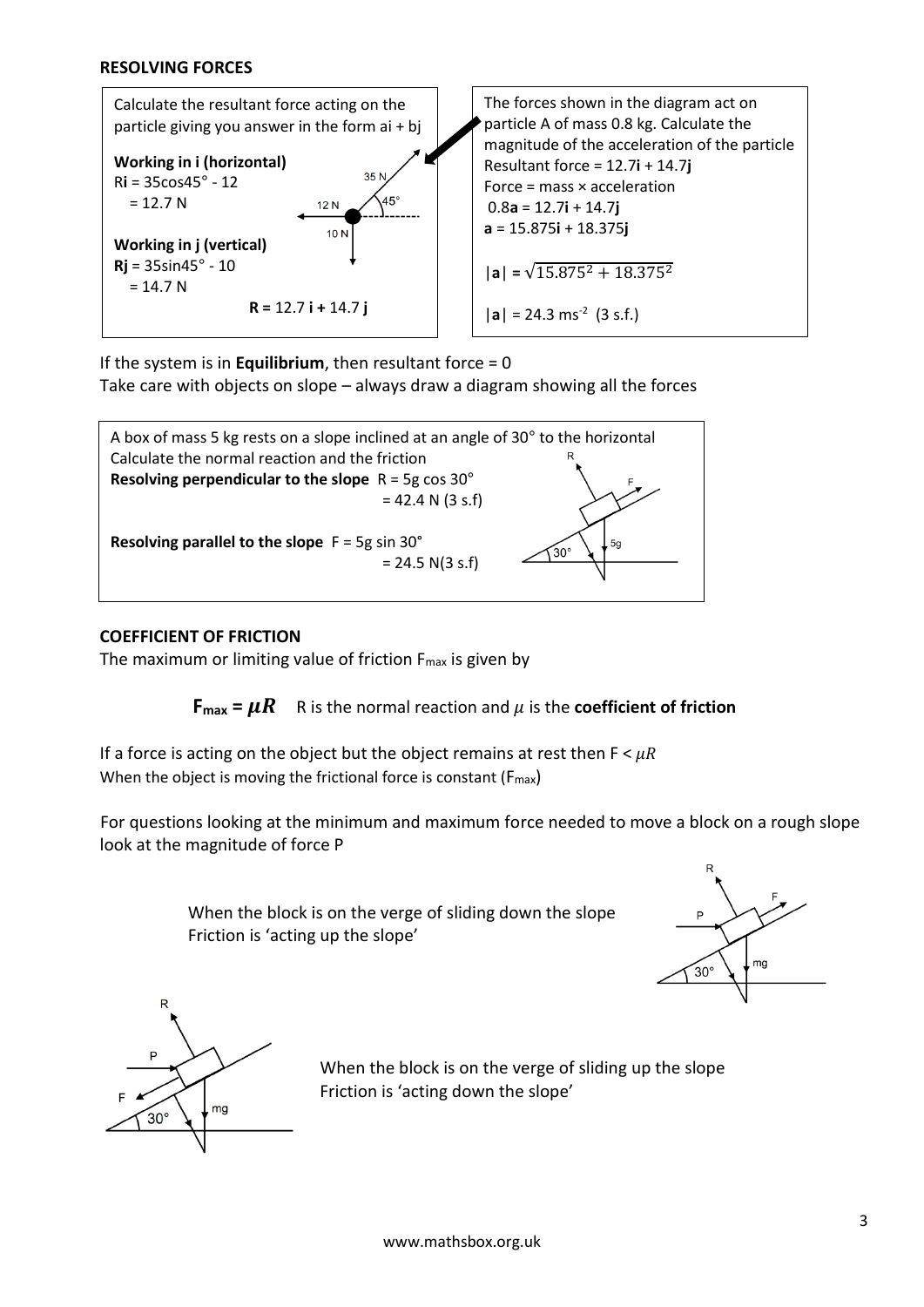### **3 NEWTONS LAWS**

**1 st LAW** : Every object remains at rest or moves with constant velocity unless an external force is applied



2<sup>nd</sup> LAW : The resultant force acting on an object is equal to the acceleration of that body times its mass.

**F =** m**a**

**3 rd LAW :** If an object A exerts a force on object B, then object B must exert a force of equal magnitude and opposite direction back on object A.







Forces  $F_1 = 2\mathbf{i} + \mathbf{j}$ ,  $F_2 = -3\mathbf{i} + 4\mathbf{j}$  and  $F_3 = 4\mathbf{i} - 6\mathbf{j}$  act on a particle with mass 10 kg. Find the magnitude of acceleration of the particle

Resultant force =  $F_1 + F_2 + F_3 = (2i + j) + (-3i + 4j) + (4i - 6j)$  = 3**i** – **j**  $F = ma$ 3**i** – **j** = 10a a = 0.3**i** -0.1**j** | a| =  $\sqrt{0.3^2 + (-0.1)^2}$  a = 0.316 ms<sup>-2</sup>

4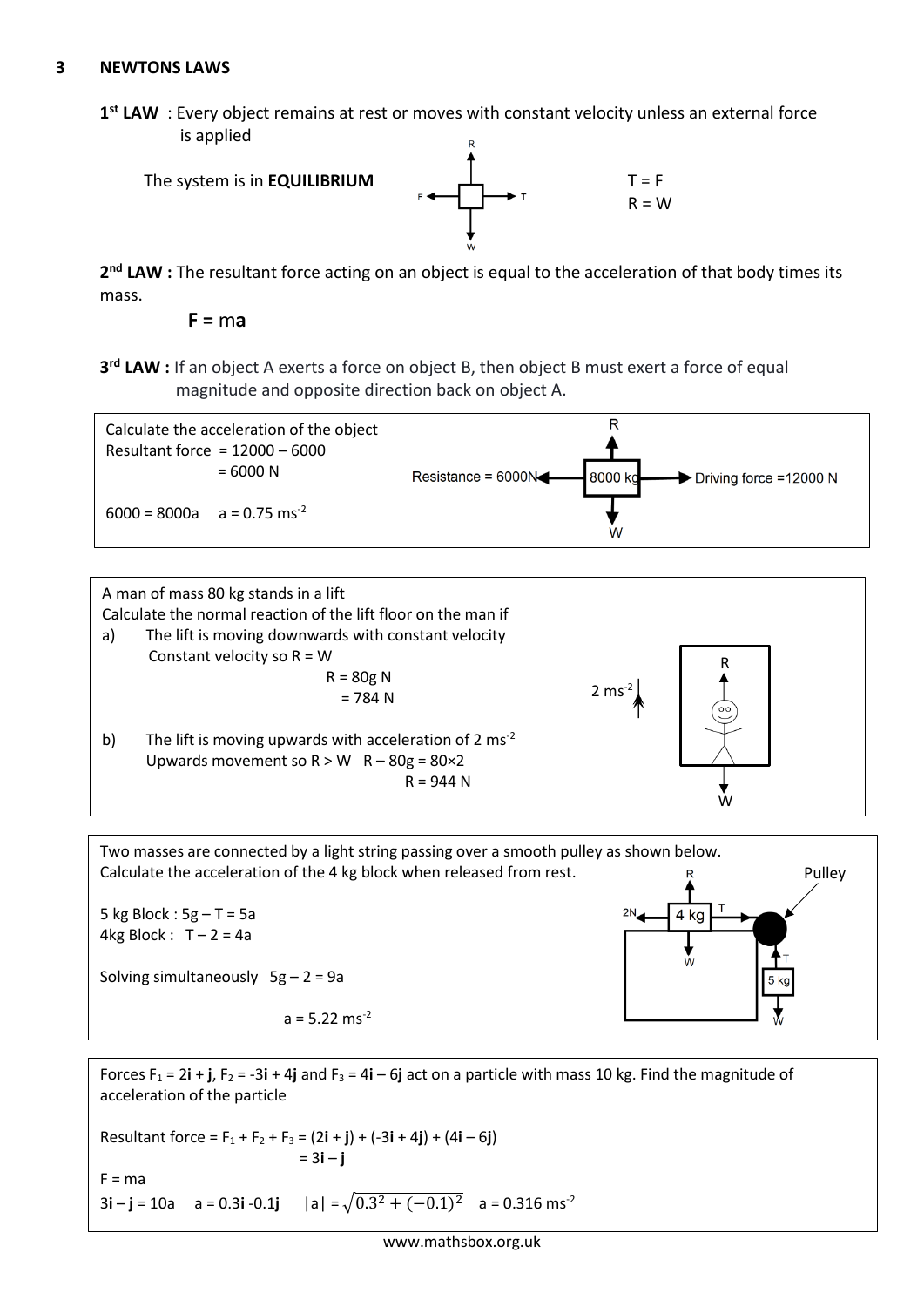

#### **Remember**

- Area under a velocity time graph = displacement
- Gradient at a point on position/time graph = velocity
- Gradient at a point on velocity/time graph = acceleration

The acceleration of a particle (in ms<sup>-2</sup>) at time t seconds is given by a =  $12 - 2t$ . The particle has an initial velocity of 3  $ms<sup>-1</sup>$  when it starts at the origin.

a) Find the velocity of the particle after t seconds b) Find the position of the particle after t seconds  $v = ∫ 12 - 2t dt$  $v = 12t - t^2 + c$   $t = 0$   $v = 3$   $c = 3$   $= 6t$  $v = 12t - t^2 + 3$  $r = 0$   $t = 0$   $r = 6t^2 - \frac{t^3}{3}$ 

 $r = \int 12t - t^2 + 3 dt$  $2-\frac{t^3}{2}$  $\frac{c}{3} + 3t + c$  $\frac{1}{3} + 3t$ 

A train moves between 2 stations, stopping at both of them Its speed at t seconds is modelled by  $V = \frac{1}{5000} t(1200 - t)$  (ms<sup>-1</sup>) Find the distance between the 2 stations At the stations  $v = 0$   $\frac{1}{5000}t(1200 - t) = 0$   $t = 0$   $t = 1200$ Distance =  $\int_0^{1200} \frac{1}{500}$  $t_0$ <sup>-1200</sup> $\frac{1}{5000}$ t(1200 – t)dt =  $\frac{1}{500}$  $\frac{1}{5000}$ [600 $t^2 - \frac{t^3}{3}$  $\frac{c}{3} + c$ ] = 57600 m = 57.6 km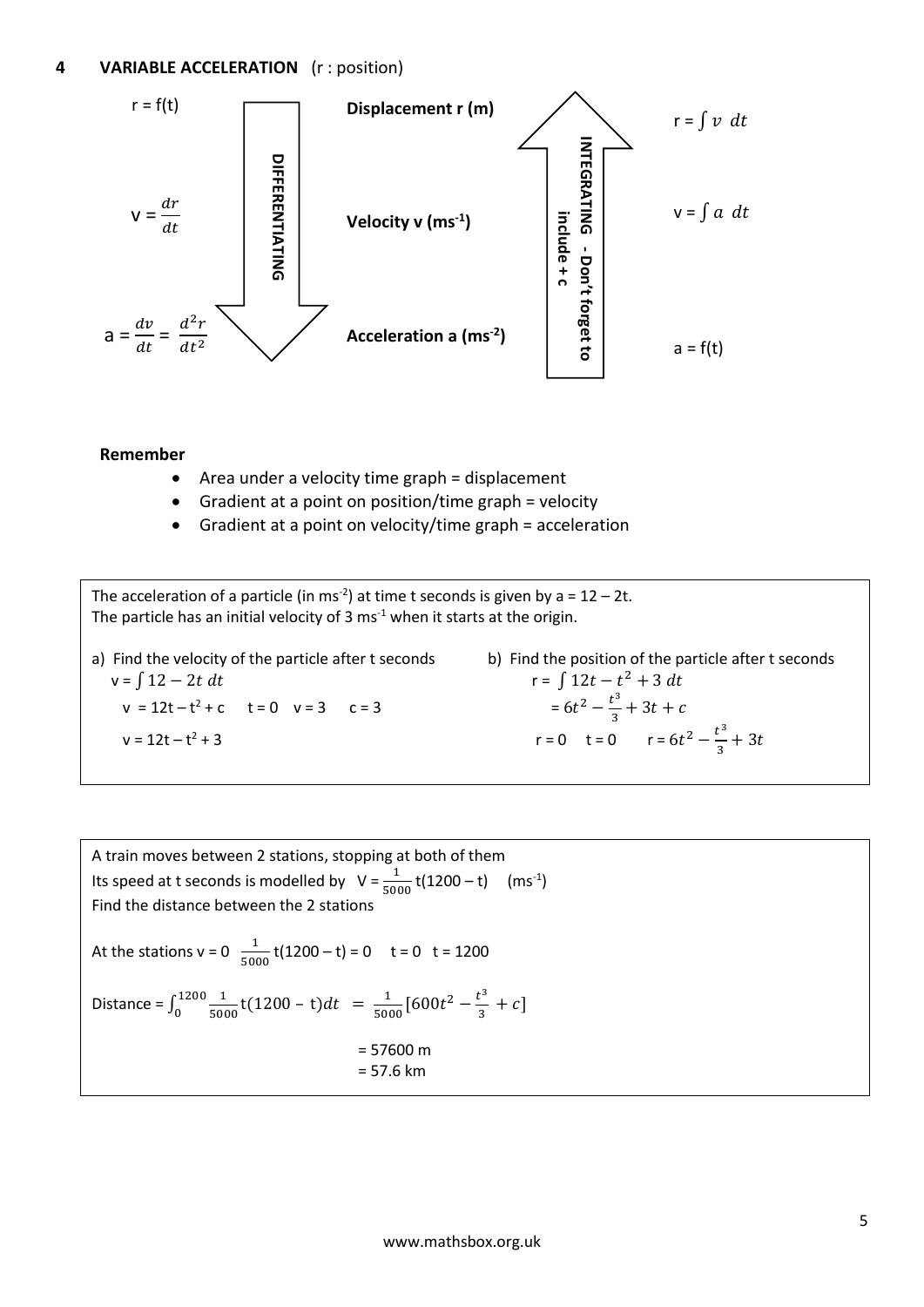### **5 PROJECTILES**

**Initial Velocity** : u = Ucosθ **i** + Usinθ **j**



**Acceleration** : a = -g **j**

# **Velocity after t seconds**:

 $v = U\cos\theta$  **i** + (Usin $\theta$  – gt) **j** 

Particle moving in a horizontal direction (reaches **maximum height**) when **j** component =  $0$  Usin $\theta$  – gt =  $0$ 

#### **Displacement after t seconds (r)**  R = Utcosθ **i** + (Utsinθ j –  $\frac{y}{2}$ t<sup>2</sup>)j

If launched from the ground the particle will return to the ground when  $r_j = 0$  Utsin $\theta - \frac{g}{2}$  $\frac{9}{2}$ t<sup>2</sup> = 0

Solve the equation to find the values of t. Substitute 't' into the **i** component of r to calculate **the range**

A shot putter releases a shot at a height of 2.5m, with speed 10 ms<sup>-1</sup> at an angle of 50 $^{\circ}$  to the horizontal. Calculate the horizontal distance from the thrower to where the shot lands. **u** = 10cos50° **i** + 10sin50°**j a** = -9.8 ms-2 **j s** = 10tcos50° **i** + (10tsin50° – 4.9t 2 ) **j** Starting height = 2.5 m so hits the ground when  $s_i$  = -2.5 10tsin50°**j** –  $4.9t^2$  = -2.5  $(t = -0.277)$  or  $t = 1.84$  Horizontal distance travelled when  $t = 1.84$  $=10\times1.84 \cos 50^{\circ}$  $= 11.8$  m (3 s.f.)

# **6 MOMENTS**

The moment of a force about point A is The moment of a force about point B is **moment = Force × d** (Nm) (anticlockwise) **moment = Force × dsin θ** (Nm)



d is the perpendicular distance of the line of action of the force from A





**The resultant moment** is the difference between the sum of the clockwise moments and sum of the anticlockwise moments (in the direction of the larger sum)